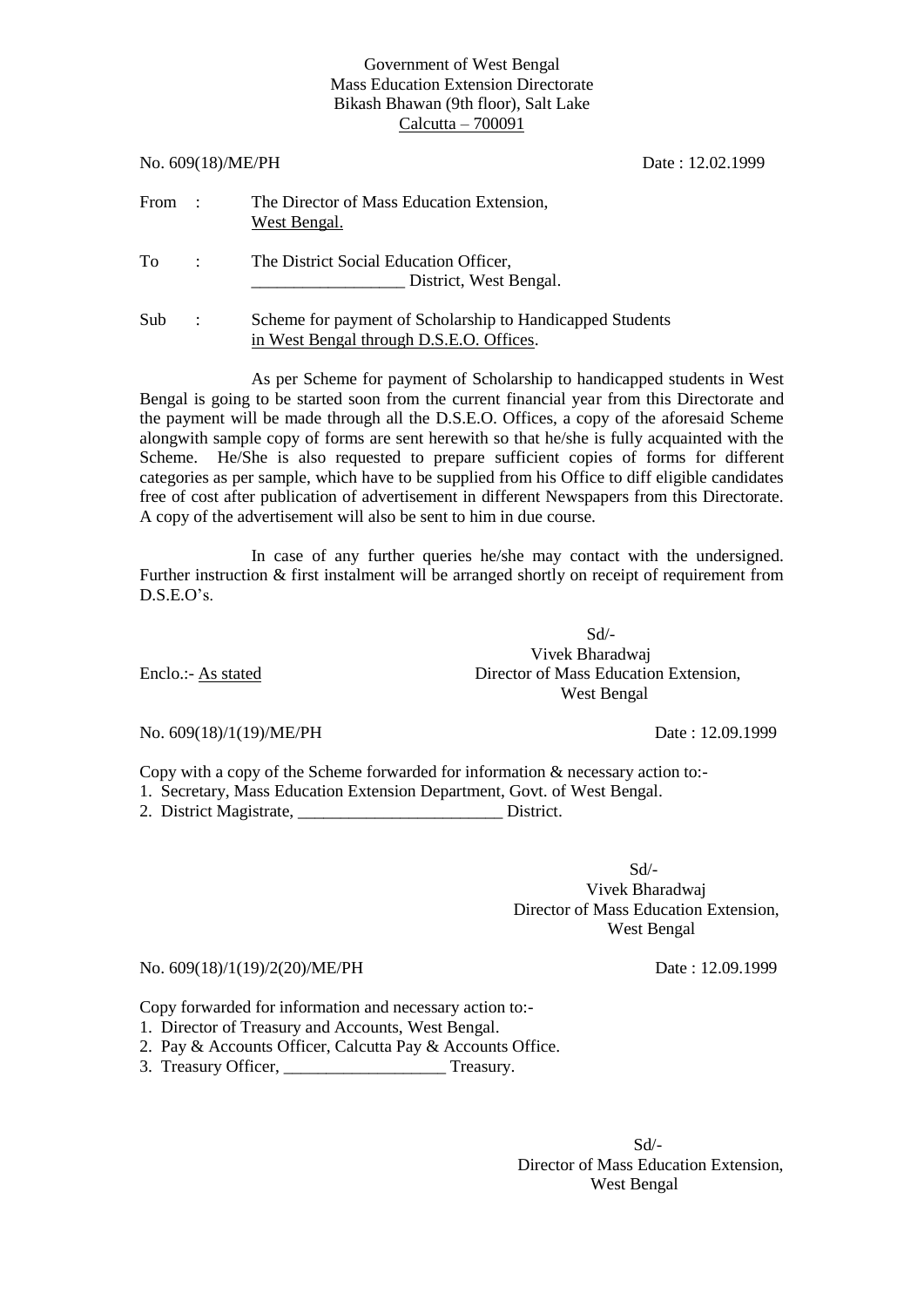# Government of West Bengal Mass Education Extension Deptt., Bikash Bhawan, Salt Lake Calcutta – 700091

No. 106-Edn(MEE) Dated Calcutta, the 27<sup>th</sup> January, 1999

## MEMO

Govt. has been considering for some time past for introduction of a scheme of Scholarships for the Disabled Persons to assist them to secure such education or academic Technical or professional training on the Shop/floor of the industrial establishment as would enable them to earn a living to become useful members of the society. After careful consideration the undersigned is directed by the order of the Governor to say that the Governor is pleased to introduce a scheme viz. Scheme of Scholarships for Disabled Persons' during the current financial year i.e. 1998-99.

The Director of Mass Education Extension, West Bengal will take necessary steps for disbursement of Scholarship as per norms as envisaged in the Scheme.

The charge for implementation of the scheme will be met from the allotment already done under the head, "2235-02-101-Non Plan (Developmental)-1-Award of Scholarship to the physically handicapped-34-Scholarship and stipend" in the current years budget.

This scheme is being issued with the concurrence of State Planning Board vide their U.O. No.08/SPB,dt.20.1.99 & Finance Department (Group-N) U.O. No. 5477 dt. 10.11.98.

The Accountant General, West Bengal Pay & Accounts Officer Calcutta and Treasury Officers are being informed.

> Sd- A. Roy Chowdhury Deputy Secretary,

No. 106/1 (25) – Edn (MEE) Dated Calcutta, the 27th Jan'99

Copy forwarded for information and necessary action to the:-

- 1. Director of Mass Education Extension, West Bengal.
- 2. Accountant General, West Bengal, (A&E) Treasury Building, Cal-I
- 3. Finance Department of this Govt.
- 4. Pay & Accounts Officers, Calcutta Pay & Accounts Office,  $81/2/2$ , Phears Lane, Calcutta – 12.
- 5. Treasury Officer, ………………………………………………………………………… …………………………………………………………………………………………….
- 6. Budget Branch.
- 7. Guard file (for record)

Dated Calcutta, the  $27<sup>th</sup>$  Jan'99

Sd/-<br>Deputy Secretary,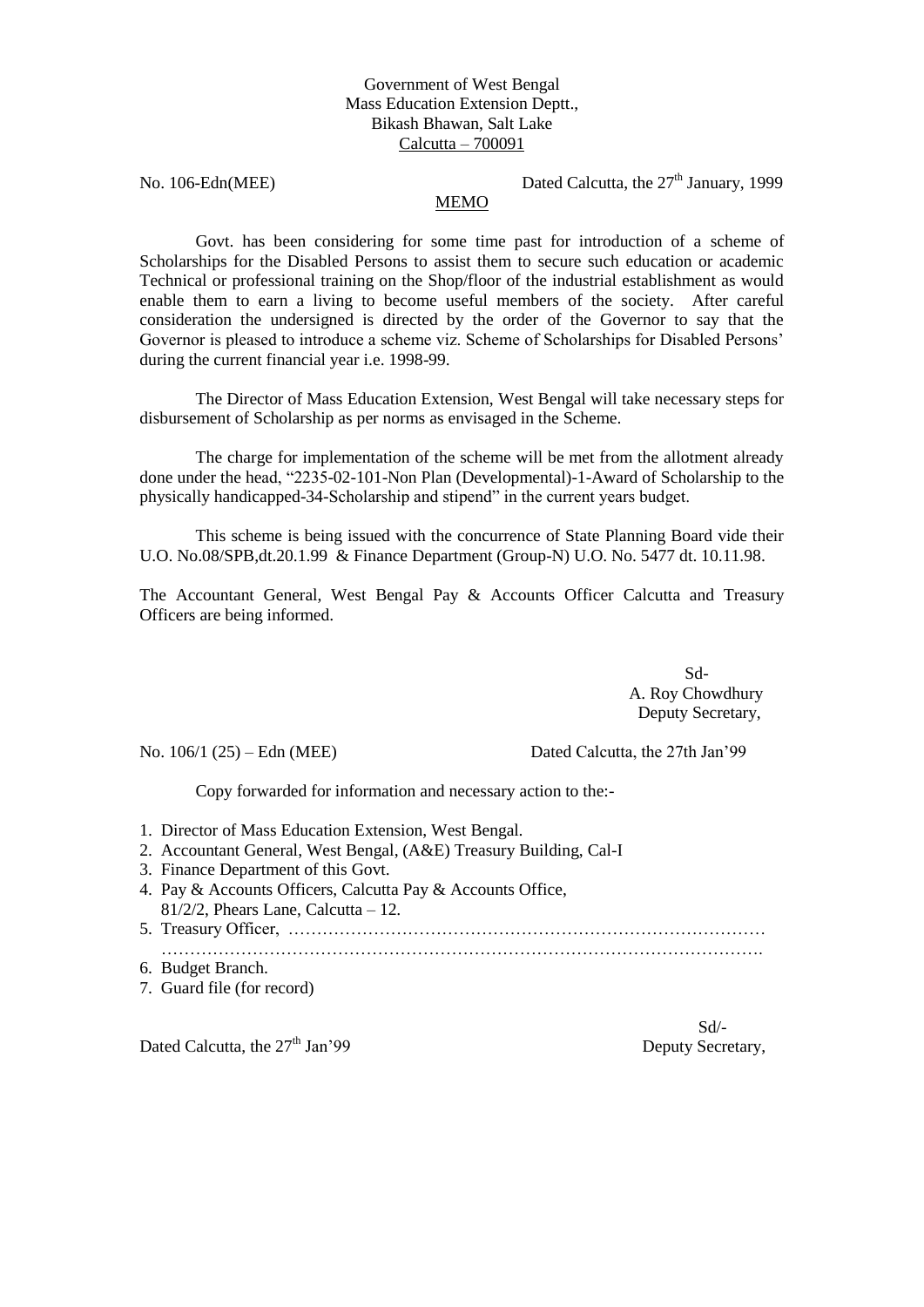#### RULES TO REGULATE

#### GOVERNMENT OF W.B. SCHOLARSHIP FOR DISABLED PERSONS.

1. OBJECT : The main purpose of the Scheme of Scholarships for the Disabled Persons is to assist them to secure such education, academic, technical or professional training on the shop/floor of the Industrial establishment as would enable them to earn a living and to become useful members of the society.

2. SCOPE : The Scheme will be applicable to all categories of the disabled person viz. the blind, the deaf and the orthopaedically handicapped, mentally retarded, leprosy cured and others.

### 3. DEFINITION OF THE DISABLED PERSONS

#### THE BLIND

The blind are those who suffer from either of the following conditions:-

(a) Total absence of sight;

 (b) Visual acquity not exceeding 6/60 or 20/200 (Snellen) in the better eye with correcting lenses.

(c) Limitation of the field of vision substanding and angle of 20 degree or worse.

#### THE DEAF

 The deaf are those in whom the sense of hearing is non-functional for ordinary purposes of life. They do not hear/understand sound at all even with amplified speech. The case included in this category will be those having hearing loss more than 70 decibels in the better ear (profound impairment) or total loss of hearing in both ears.

## THE ORTHOPAEDICALLY HANDICAPPED

 The orthopaedically handicapped are those who have a physical defects or deformity which cases interference with the normal functioning of the bones, muscles and joints.

### MULTIPLY HANDICAPPED

The multiply handicapped are those who suffer from more than one disability.

### MENTALLY RETARDED

 A person shall be deemed to be Mentally Retarded if his mental retardation refers to subaverage general intellectual functioning which originates during the developmental period and is associated with impairment in adaptive behaviour.

 GENERAL PALSY : A person with cerebral palsy is one whose motor function is impaired due to brain damage during the perinatal period or early infancy.

 OTHER CATEGORIES : A person suffering from a disability not covered under the definitions mentioned above, which is certified by a registered medical practitioner to have the effect of permanently reducing considerably such persons capacity for normal work or engaging in a gainful employment.

# 4. ELIGIBILITY REQUIREMENTS

 (i) Nationality : A disable person who is a citizen of India may apply for Scholarship under this Scheme.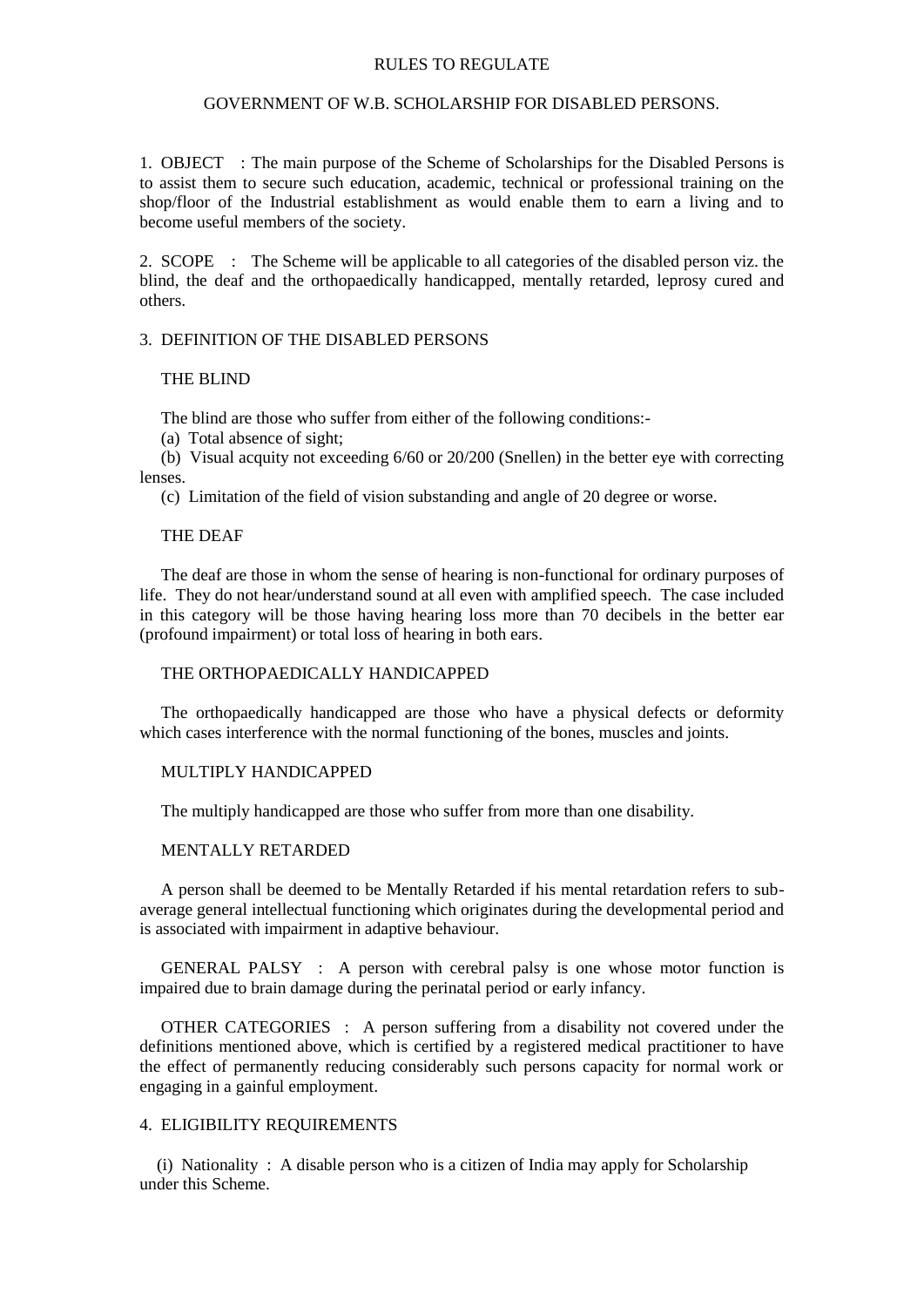(ii) Scholarship will be provided to all categories of disabled persons defined earlier for pursuing general, technical and professional education from 9th class onwards.

 (iii) (a) Educational requirements : A disabled candidate will be eligible for the award of Scholarship for study from Ninth Standard onwards. The candidate should have secured at least 40% mark at the pervious annual examination.

(b) Music Course: A disabled person should have passed Madhyamik or its equivalent examination at least in second division for a college affiliated to a university or to an institution of All India character approved by the Central Government.

(c) Vocational Course: A disabled person should be undertaking a vocational training course in any vocational training centre/workshop/ITI or any other centre run by the Central/State Government/Local body or any voluntary organisation or institution recognised by Central/State Government. This will also include apprenticeship or training in a recognised institution or in industries. Lack of academic qualification need not be a bar to vocational training.

 (iv) Income : No Scholarship will be admissible if the combined monthly income of the parents/guardian of the candidate is more than Rs. 2,000/- (Rupees Two Thousand). ( A certificate to this effect will have to be submitted in Appendix-VII).

### 5. OTHER REQUIREMENTS

 (a) Course: A disabled person must be studying a full-time course or correspondence course in an educational institution affiliated to a Board/University, Music course in an institution affiliated to a University or an organisation approved by the State or Central Govt. or working as trainee in a recognised institution or commercial industrial establishment approved by the Central or State Govt. in this regard.

 (b) A disabled person student who under any Scheme of the Central/State Govt., has received craft training free of cost or undergone a course of general education, free or cost will be eligible for consideration for Scholarship for higher technical training or higher education. The Students who want to go in for academic courses after doing craft training and vice versa shall not however, be considered for Scholarship.

 (c) A disabled person in receipt of assistance from any other Voluntary or State source either in cash or by way of free board or lodging shall have the option to accept either that or the Scholarship offered by the Dte of M.E.E., W.B. under the Scheme. A candidate will have to furnish an undertaking duly counter-signed by his/her parent/guardian stating that he/she is not in receipt of assistance from any other source. In the event of the undertaking being found false the granting of further scholarship will be stopped and amount already pain will be recovered from the parent/guardian or from the Candidate himself if he/she is an adult.

(d) Scholarship will not be awarded:

 (i) For pursuing a parallel course of study e.g. Scholarship will not be awarded to an M.A. in Economics to pursue study in M.A. Politics.

(ii) For study outside India.

 (iii) For pursuing academic/technical course if candidate has already completed a conventional course/training.

(iv) For undertaking any training course for the second time.

 (e) A candidate who have received any vocational training in any Institution including any Central or State Govt. organisations shall be considered for the award of Scholarship to work as trainee in any establishment approved by the Central or State Government.

## 5. (a) RATES OF SCHOLARSHIP

The rates of scholarship for different courses of study are detailed in the Annexure.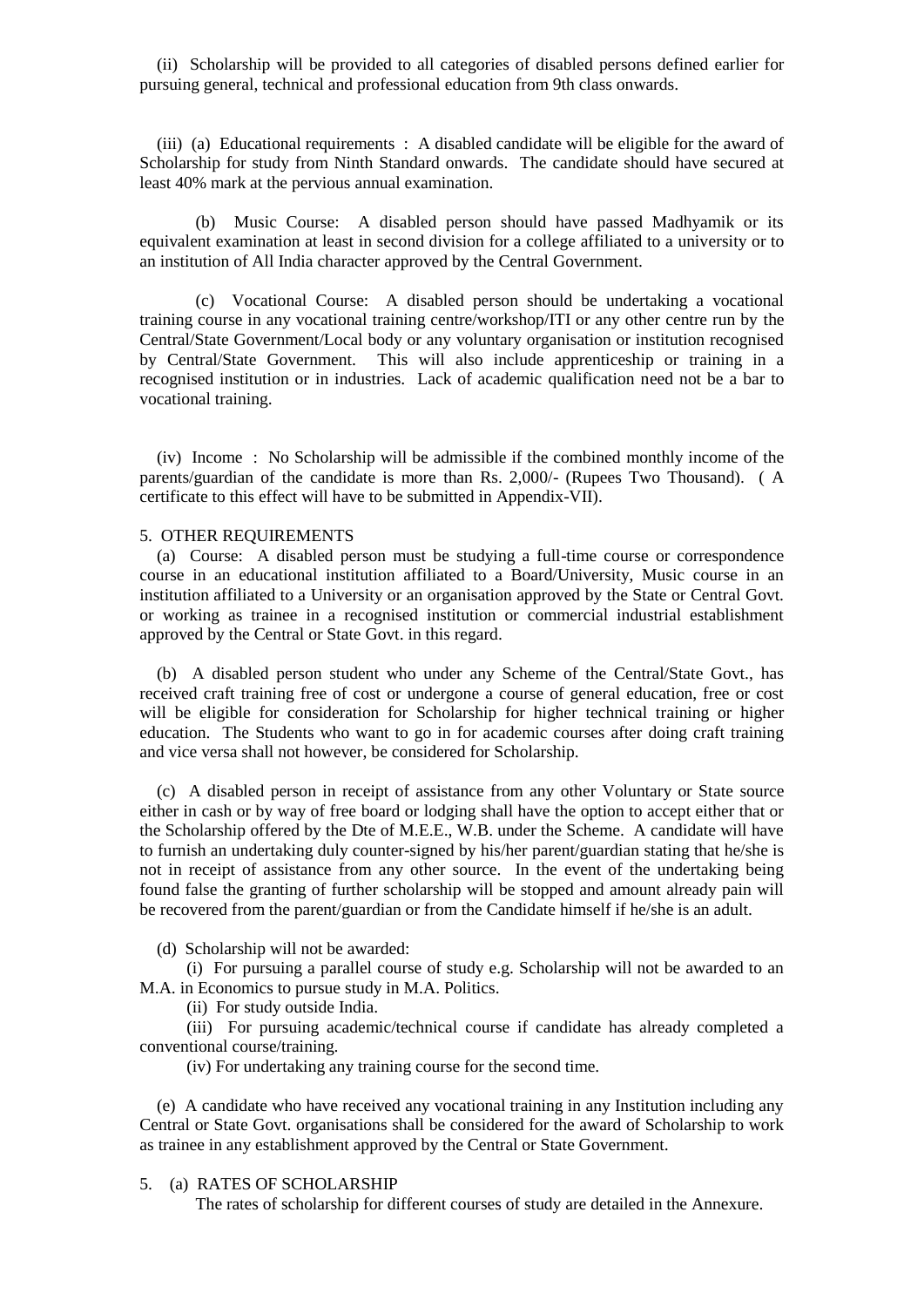### (b) OTHER ALLOWANCES

(i) In the case of severely disabled persons who requires special arrangements for transport an additional monthly allowance of Rs. 50/- or actual expenditure whichever is less may be sanctioned. Each case will be examined on its own merits on the recommendation of the head of institution/establishment and on the basis of medical certificate.

(ii) In the case of blind readers' allowance shall be paid if it is certified by the head of the institution/establishment that candidate has employed a reader during the period the allowance is claimed.  $(APPENDIX - IX)$ 

(iii) No transport allowance will be paid to the student who resides in the hostel stituated in the premises of the institution where studying or taking training.

### 6. TENURE OF SCHOLARSHIP

 The scholarship will be tenable for a particular stage of study and is renewable from year to year within the stage of education and it will depend on promotion to the next class. The stage of study is as given below :-

(a) From Ninth standard leading to pre-degree or its equivalent examination.

(b) For the course after pre-degree or its equivalent examination up to First Degree Examination viz. B.A./B.Sc./B.Com./Medical Engineering, etc.

(c) For Post graduate course i.e. M.A./M.Sc./M.Com./LL.B./B.Ed./Chartered Accountancy/C&W Accountancy/Company Secretaryship, etc.

- (d) For research course e.g. Ph.D. etc. in any subject.
- (e) For the following courses in Vocational/Technical Professional Apprenticeship.
	- (i) for the certificate course.
	- (ii) for the Diploma Course.
	- (iii) for the Postal Diploma Course.

(f) The period of training in commercial or any establishment or other training shall in each case be decided by the establishment in consultation with the State Deptt. Of Mass Edn. Extn. Provided that this period shall not exceed one year, say, with the specific approval of the Department on the basis of exceptional circumstances set down in writing.

(Note : Scholarship will also be available for the courses in Music)

### 7. MODE OF APPLYING :

 (a) Applying should be made to the State Deptt. Of Mass edn. Extn. in the prescribed form (Appendix – I/II through the head of the institution where the candidate is admitted as a Student/apprentice/trainee.

 (b) Documents to accompany application : Each application shall be accompanied by the following documents :

(i) Medical Certificate :-

A certificate in the prescribed form (Appendix – III, IV, V and VI) that the candidate permanently disabled with in the meaning of the definition given in Rule – 3 from a Registered Eye Specialist/E.N.T. Specialist/Orthopaedic Surgeon/Registered Medical Practitioner/Clinical Psychologist or Psychiatrist.

(ii) Photograph :

 A recent Photograph in case of orthopaedically handicapped candidate showing deformity.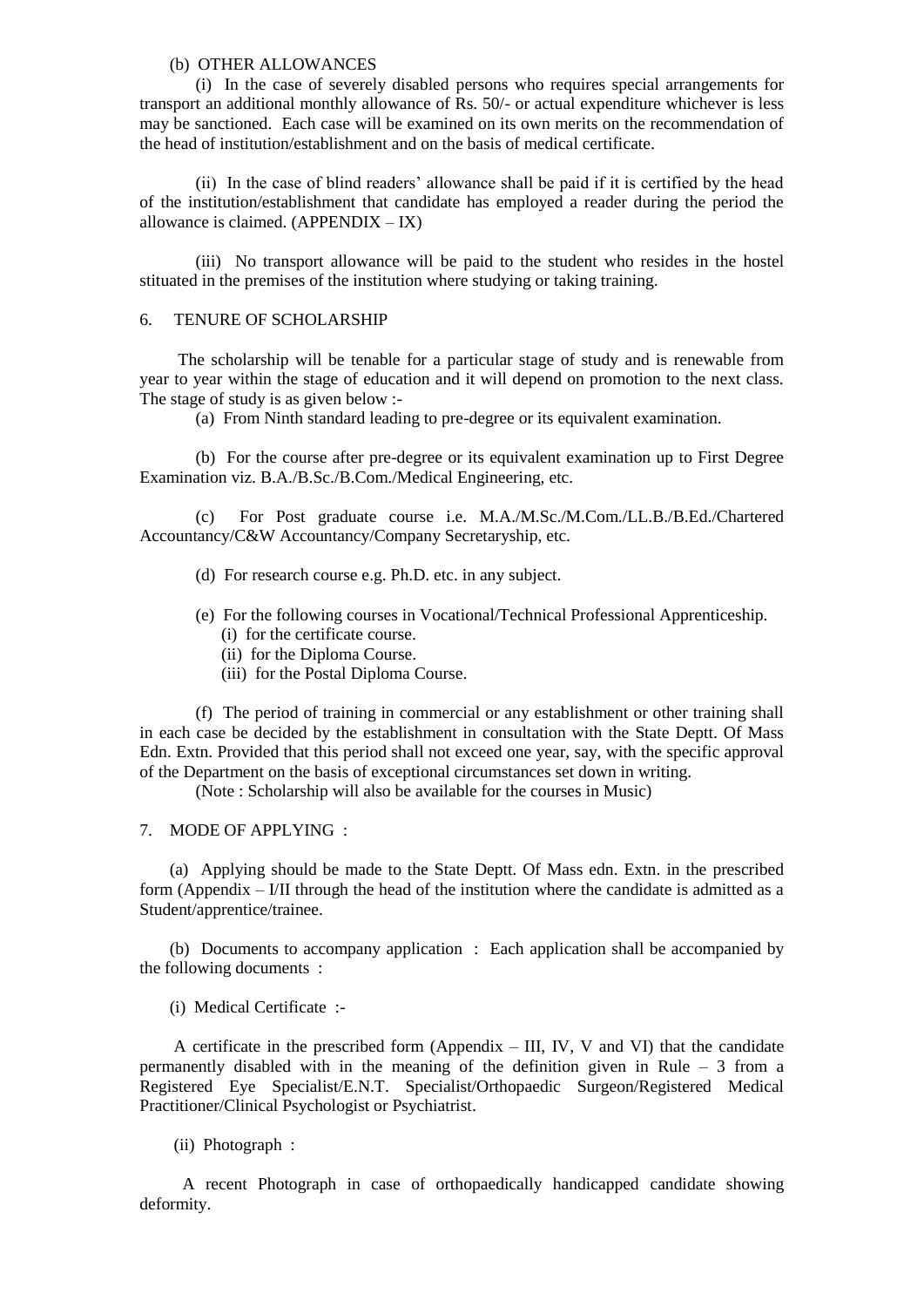(iii) Audiogram :

An audiogram chart in respect of a deaf candidate.

(iv) Statement of marks :

 Statement of marks indicating the maximum marks and those obtained at the previous annual examination passed indicating percentage of marks duly attested by a gazetted officer of the Central or State Govt. or head of the institution concerned or a Member of Parliament or State legislature.

### 8. AWARD OF SCHOLARSHIP :

 (a) All application shall be considered by the State Department of Mass Edn. Exten. in consultation with such experts as it may consider necessary to consult. The decision of the Directorate of Mass Ed. Exten. in regard to the selection or rejection shall be final.

 (b) Every selected candidate shall be informed of the course for which scholarship has been awarded through the head of the Institution/establishment/Voluntary Organisation.

 (c) The expenditure incurred on providing scholarships/Stipends to the disabled persons under this Scheme should be borne by the State Government.

### 9. PAYMENT :

 The payment of Scholarship will start from the month which admission is taken and will be payable upto the month of examination/conclusion of training provided that  $-$ 

 (i) the period for which the Scholarship is payable should not exceed the period for which the course/training is held.

 (ii) Scholarship is not payable for a month in which the course of study/training has not commended before the 20th of the month or the Scholar/trainee has not joined before 20th.

 (iii) Scholarship is not payable for a month in which the course/training has terminated on or before the 8th of the month or the Scholar/trainee has left the course of study/training in the Institution/establishment before the 8th of the month;

 (iv) if the approved course/training and the examination terminate within one month of each other, scholarship shall be payable upto the month in which the examination/training terminated. No payment shall, however, be made if the examination/training terminates before the 8th day of the month.

 (v) When a candidate takes a public examination and joins a subsequent course within the approved stage, he shall not be entitled to payment for the period between the date of completion of the public examination and the date of his rejoining. This will, however, be subject to the condition laid down in the proceeding sub-paras, viz.

 (a) that no payment will be made for the month of which the examination terminates before the 8th day; and

(b) Similarly no payment shall be made unless a candidate rejoins before the 20th day.

 (vi) Scholarships will be paid for the course of study extended due to abnormal circumstances.

(a) if a student continues to pay tution or other fees for the extended period; or

(b) if a student stays in an approved hostel;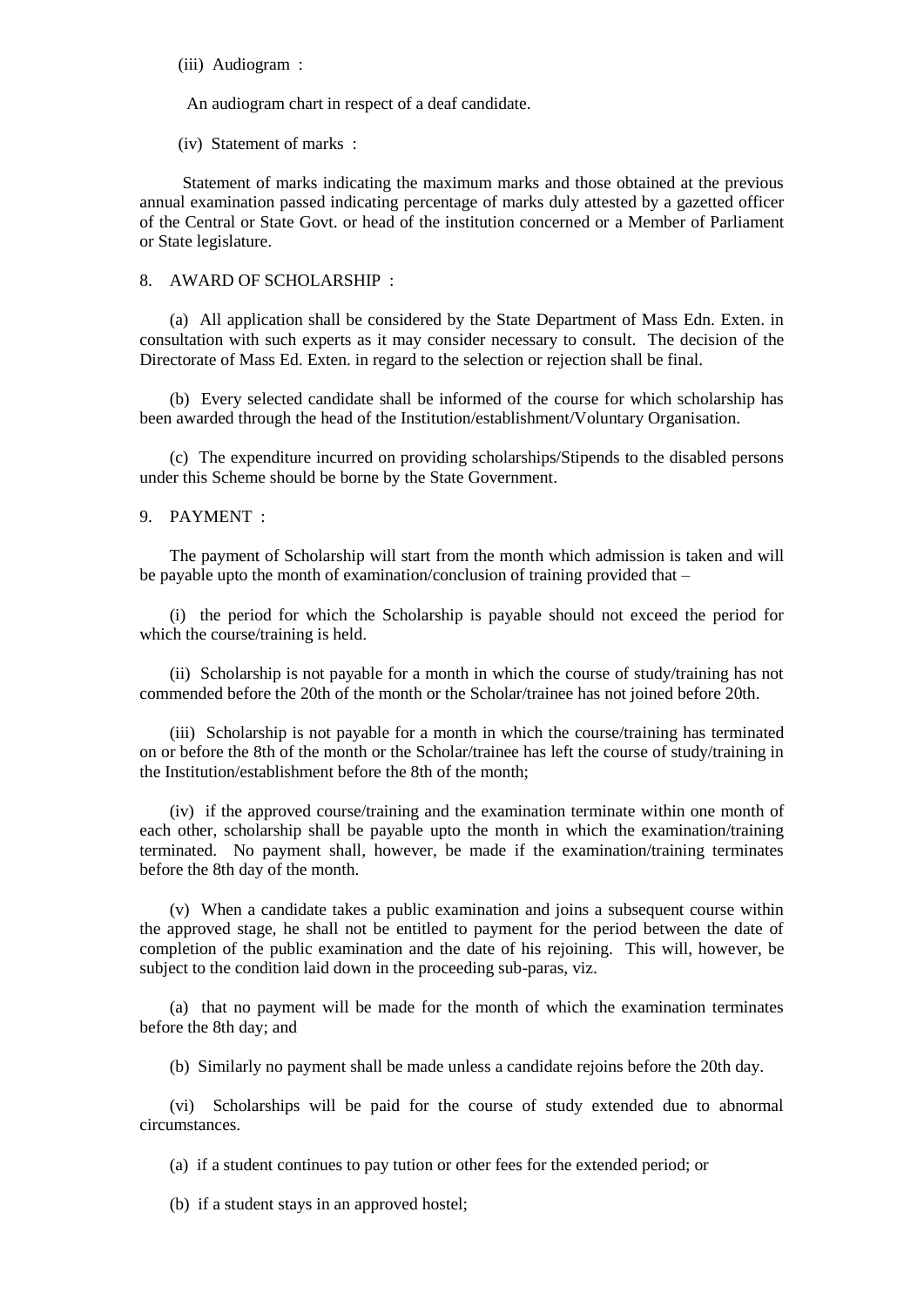(c) If a student employs a reader (in such cases only the reader's allowances will be paid if it is certified by the head of the Institution or Central/State Government Gazetted Officer or M.P./M.L.A.

 The payment of Scholarship shall be remitted by man of a Demand Draft to the head of the Institution/establishment who shall disburse it to the scholar at suitable intervals as may be specified, and obtain scholar's acquaintance and the progress report, further Scholarship will be drawn and remitted. In no circumstances should the payment to the scholar exceed a month's scholarship at a time except where it relates to the past period.

 (vii) the payment of stipend to trainees in a recognised shall be regardless of any contribution that the establishment may voluntarily make by way of incentive.

10. LEAVE OF ABSENCE : (a) for continuous absence of a period not exceeding three months, the Scholarship money may be paid in full on medical grounds supported by evidence of a government/semi-government hospital and the head of the institution/establishment. The period of leave availed of on any other grounds will not qualify for payment of Scholarship.

(b) Payment of Scholarship will cease on the period of leave exceeding three months.

 (c) The trainee in any recognised institution shall submit the medical certificate for a Government or Semi-Government hospital for any leave of absence exceeding the week. The Scholarship will be admissible for a maximum period of leave of absence on medical grounds for 30 days. No Scholarship shall be admissible for any longer period of absence on leave.

11. PROGRESS REPORT :

 (a) The head of the institution/establishment shall forward to the State Department of Mass Education separately in respect of every candidate in his/her charge on annual progress report in the form given in Appendix – VIII.

 (b) If the progress of a candidate is not satisfactory, it shall be the responsibility of the head of the institution/establishment where the candidate is studying/working to issue monthly warnings to the effect that unless the candidate improves, Scholarship is likely to be cancelled. In case the head of the institution/establishment is not satisfied with the progress of the candidate in spite of the warnings, the Scholarship should not be paid to him/her and the matter should immediately be referred to the State Department of the Social Welfare for decision.

12. CHANGE OF COURSE/INSTITUTION/ESTABLISHMENT :

 (a) No candidate shall change an institution/establishment or a course of study/training for which he/she is in receipt of Scholarship under these rules. Scholarship will automatically be cancelled for the date of the course or institution/establishment is changed.

 (b) A candidate may be required to refund to the Govt. all the money received on account of Scholarship under these rules if he/she discontinues his/her studies/training without valid reasons during the course of the year for which a Scholarship is awarded.

### 13. CANCELLATION/WITHHOLDING OF SCHOLARSHIP :

 (i) A Scholarship shall be cancelled or withheld for a particular period which could be extended if a candidate fails to pass in an annual examination or if the progress continues to be unsatisfactory or if the conduct is found to be unsatisfactory which in the opinion of the Directorate of Mass Edn. Extn., merits cancellation of Scholarship.

 (ii) Furnishing incorrect information or suppressing material facts will automatically entail cancellation of Scholarship besides other action being taken.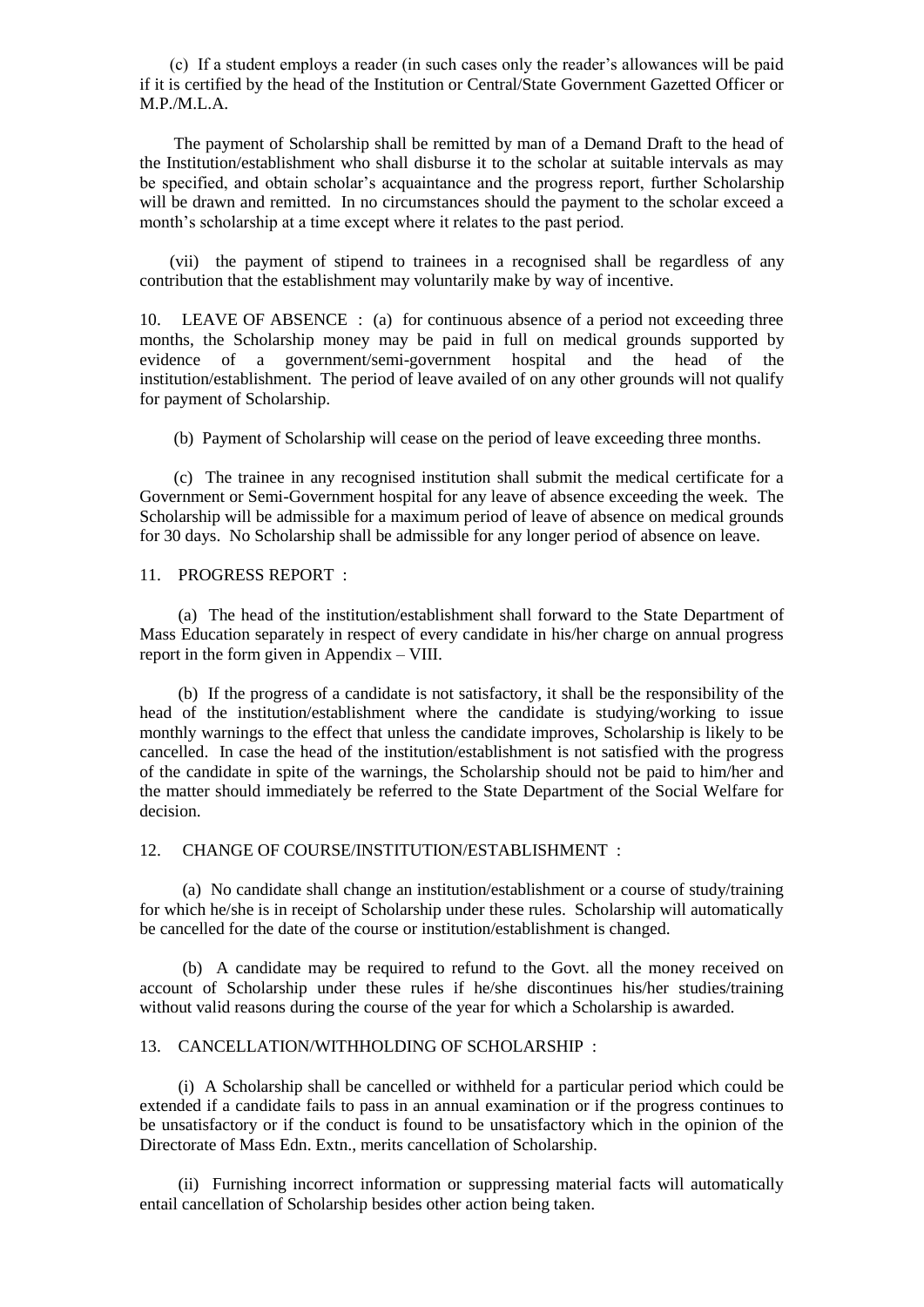(iii) every trainee shall abide by such rules as may be prescribed by the head of the establishment. Failure to do so will render him/her liable to discharge at the discretion of the head of the establishment. His/her decision is this regard shall be final. No Scholarship payment shall be made from the date of discharge from the establishment.

# 14. EXTENSTION OF SCHOLARSHIP :

 The Ministry of Social Welfare may at its discretion, extend Scholarship for such period as it considers fit to cover an extension of the period of study/training of the candidate caused by failure in an examination provided that the candidate's failure is due to circumstances beyond control. Such extension shall normally be made on the advice of the head of the institution/establishment where the scholar/trainee is studying/working.

## 15. OTHER CONDITIONS :

 (a) The Directorate of Mass Edn. Exten. may at its discretion, relax the educational and other qualification.

 (b) The Directorate of Mass Edn. Extension reserves the right to amend the rules without notice.

#### ANNEXURE

| 1                                                                                                                            | $\mathfrak{D}$                        | 3                                   | $\overline{4}$                                       |  |
|------------------------------------------------------------------------------------------------------------------------------|---------------------------------------|-------------------------------------|------------------------------------------------------|--|
| Type of<br>Course                                                                                                            | Rate per<br>month for<br>day Scholars | Rate per<br>month for<br>hostellers | Readers<br>allowances<br>for blind only<br>per month |  |
|                                                                                                                              | Rs.                                   | Rs.                                 | Rs.                                                  |  |
| 1. Class – IX, X, H.S. $(10+2)$                                                                                              | 85                                    | 140                                 | 50                                                   |  |
| 2. B.A./B.Sc./B.Com., etc.                                                                                                   | 125                                   | 180                                 | 75                                                   |  |
| 3. B.E.B.Tech.M.B.B.S.'<br>LLB/B.Ed./Diploma in<br>Professional and<br>Engineering Studies etc./<br><b>In-Plant Training</b> | 170                                   | 240                                 | 100                                                  |  |
| 4. M.A./M.Sc./M.Com./<br>LLM/M.Ed., etc.                                                                                     | 170                                   | 240                                 | 100                                                  |  |

### Rates of Scholarship

Sd/- Director of Mass Education Extension, WEST BENGAL